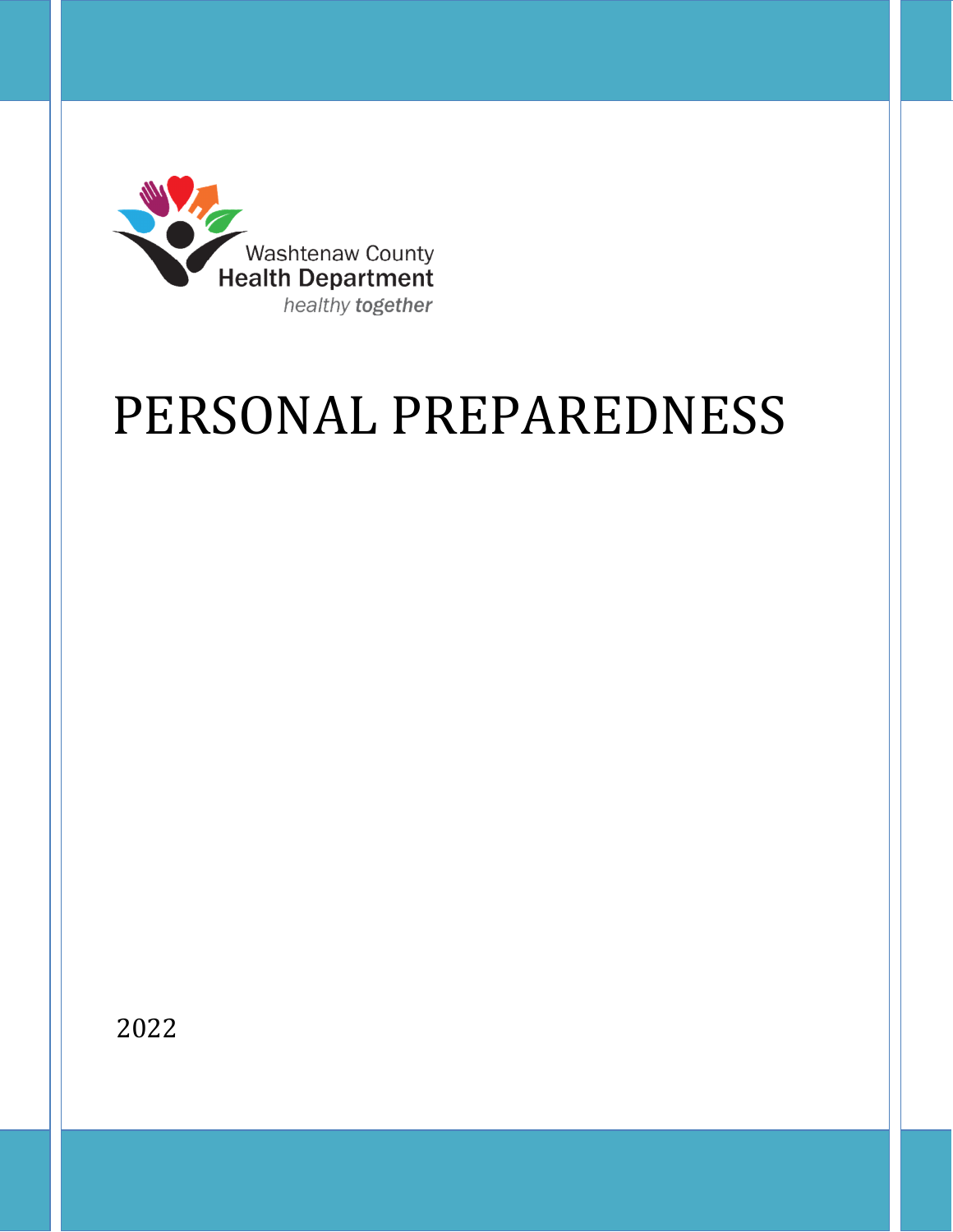# **Family Emergency Preparedness Checklist**

This guide will help you and your family set up an emergency plan, build an emergency kit, plan how to care for children, the elderly, people with access and functional needs (PAFN) and pets during and emergency. Family preparedness involves the development of an emergency plan, practicing it, and understanding different types of disasters and how you will address them.

# **Know the Basics**

#### **Types of Emergencies:**

Natural: Floods, hurricanes, thunder and lightning storms, tornadoes, winter storms, landslides, earthquakes, volcanoes, extreme heat, wildfires

Technological: Hazardous material incidents, nuclear power plants

Terrorism: Explosions, biological threats, chemical threats, nuclear blasts, radiological dispersion devices

Public Health: Anthrax, botulism, E. coli, pandemic influenza, pneumonic plague, staphylococcus infection, chemical emergencies, H1N1, ricin, salmonellosis, West Nile virus , COVID-19

Your family plan should include situational plans for when you are together at home, and when you are at work, at school of other facilities. Things to think about while preparing your family include:

- $\Rightarrow$  Emergency kits
- $\Rightarrow$  Escape routes and evacuation plans
- $\Rightarrow$  Public shelters
- $\Rightarrow$  Food and water safety
- $\Rightarrow$  Family communications
- $\Rightarrow$  How to shelter in place
- $\Rightarrow$  Utilities shutoff and safety

#### **Work, School and Day Care Preparedness**

It is important to make sure that you know the emergency plans of each facility and communicate with them; doing this will help you reunite with your family during an emergency.

Questions to ask the school or daycare:

- $\Rightarrow$  How they will get in contact during an emergency
- $\Rightarrow$  If they store enough food, water and other supplies
- $\Rightarrow$  If they are equipped to shelter in place
- $\Rightarrow$  What their evacuation plans are

Workplaces should:

- $\Rightarrow$  Consider what to do with staff that can't get home
- $\Rightarrow$  Make sure that they have emergency supplies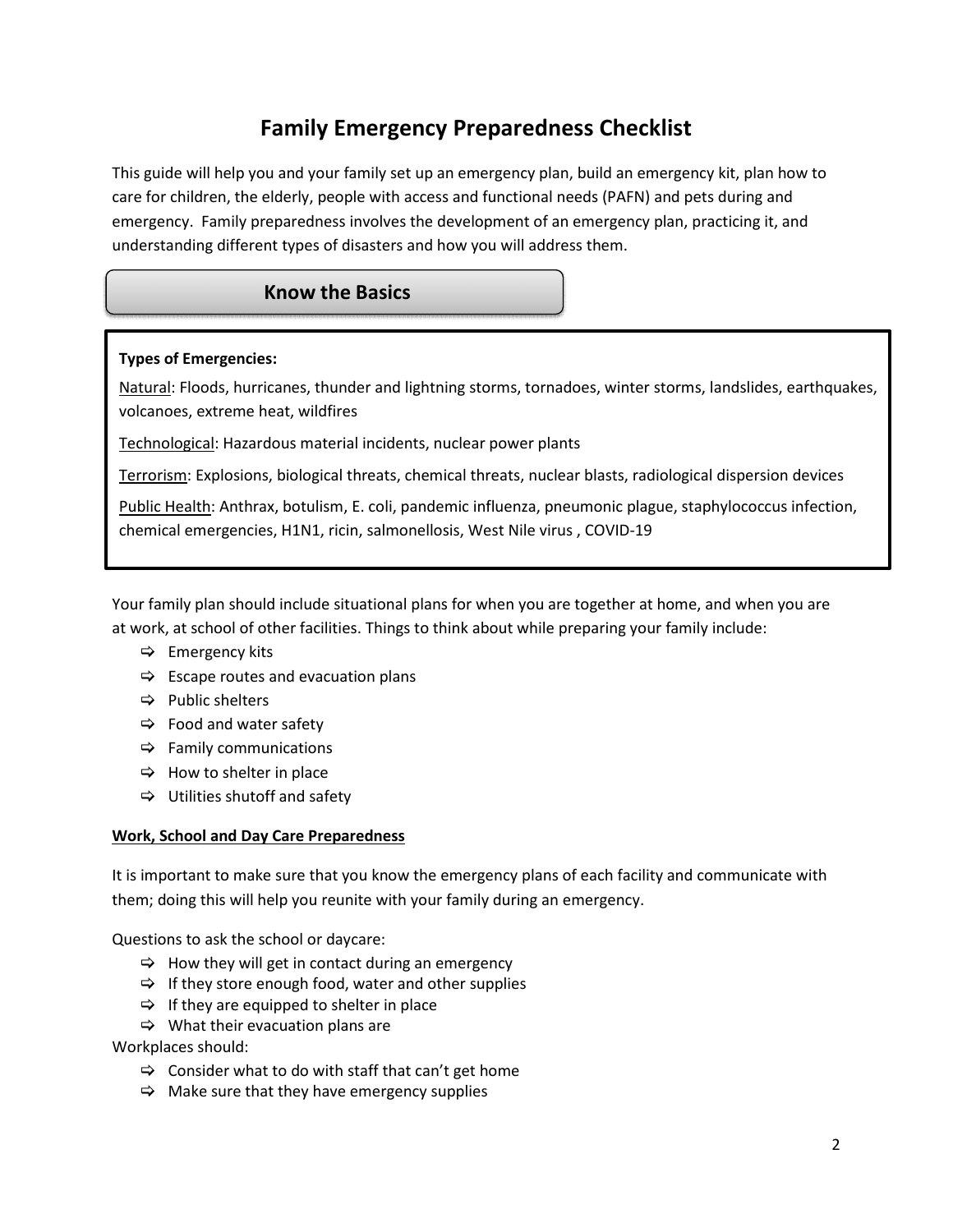#### **Neighborhood Preparedness**

Work with your neighbors and preplan with them to find out if anyone has specialized equipment or skills, and designate someone to check on the elderly or PAFN.

# **Emergency Kits**

When disaster strikes, you and your family might have to survive on your own and shelter in place. Essential to your family's survival is being prepared with enough food, water and other supplies (typically around 72-96 hours' worth).

It might not be possible to get all of the supplies that you need once the disaster has struck. For this reason it is important to build several emergency kits: one for the home, one for the car, as well as first aid kits and a "go-bag". Remember to rotate items with expiration dates.

#### **Basic Family Emergency Kit**

Keep this in an accessible location and make sure that all family members know where it is.

|  | $\Box$ 3-day supply of nonperishable food and water (1 gallon/person/day) |  |  |
|--|---------------------------------------------------------------------------|--|--|
|--|---------------------------------------------------------------------------|--|--|

- $\Box$  Battery-powered/crank radio, flashlight, cell phone
- $\Box$  First aid kit
- $\Box$  Sanitation and hygiene items, including hand sanitizer
- $\Box$  Matches or lighter
- □ Whistle
- $\Box$  Extra clothing (temperature specific)
- $\Box$  Sleeping bags or blankets
- $\Box$  Utensils, cooking gear and a can opener
- $\Box$  Emergency document holder
- $\Box$  Cash or traveler's checks
- $\Box$  Special needs items (prescriptions, eyeglasses, hearing aids, etc.)
- $\Box$  Items for infants
- $\Box$  Items that meet unique family needs
- $\Box$  Wrench/pliers
- $\Box$  Local maps
- $\Box$  Moist towelettes, garbage bags and twist ties for personal sanitation
- $\Box$  Toiletries and feminine hygiene products
- $\Box$  Pet food and water
- $\Box$  Paper and pen for documentation
- $\Box$  Duct tape and plastic sheeting to seal the room
- $\Box$  Toys/books to occupy children and others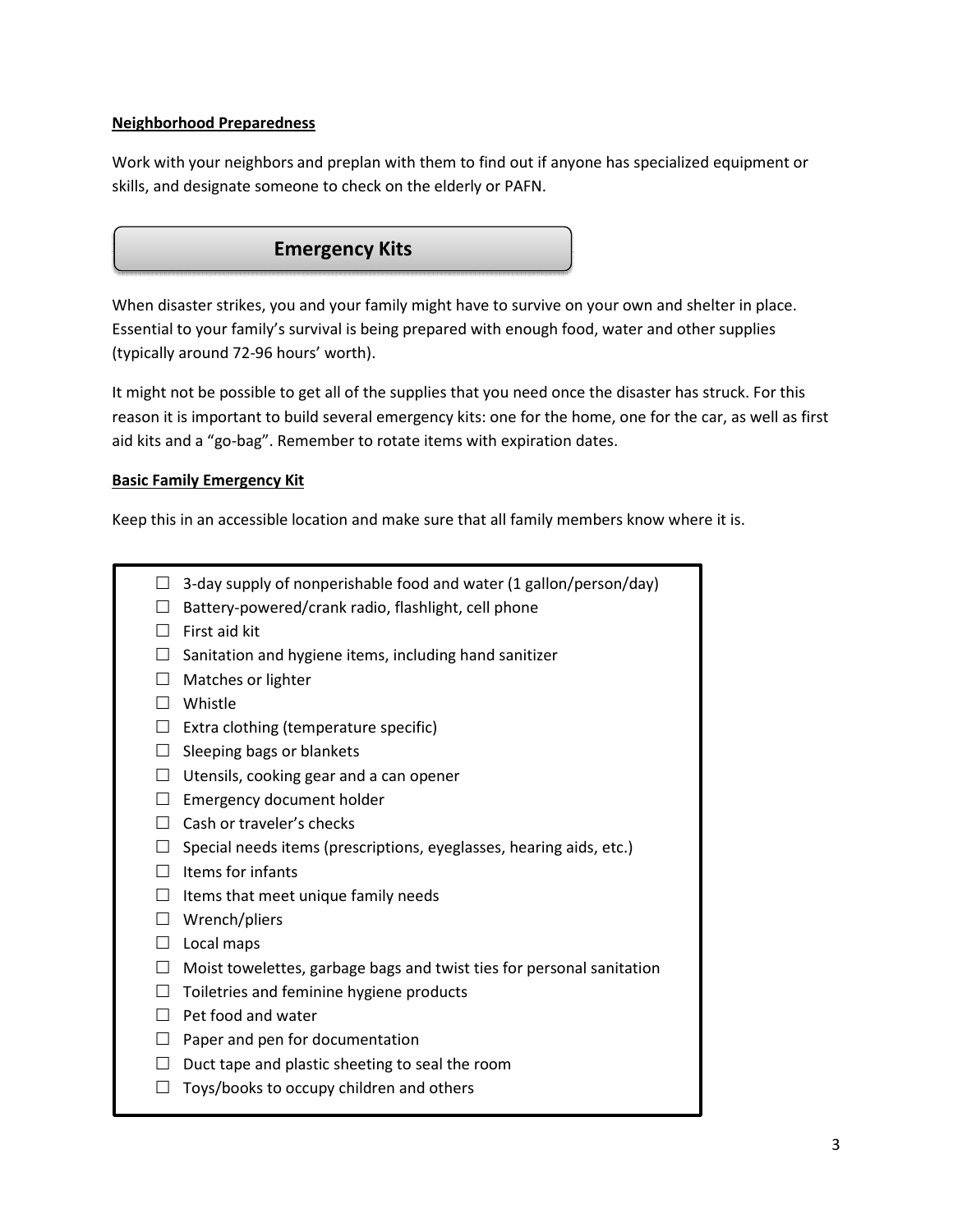#### **First Aid Kit**

Make first aid kits for your home and each car.

- $\Box$  Various shapes and sizes of adhesive bandages, dressings and gauze pads
- $\Box$  3" cohesive bandage and adhesive tape (2" wide) roll
- $\Box$  Germicide hand wipes or alcohol-based hand sanitizer
- $\Box$  Sterile gloves (latex)
- $\Box$  Tongue depressors and wooden applicator sticks
- $\Box$  Antibacterial, antibiotic and burn ointments
- $\Box$  Cleansing agent (soap)
- $\Box$  Cold pack
- $\Box$  Scissors, needle, tweezers and safety pins
- $\Box$  Thermometer and petroleum jelly or other lubricant
- $\Box$  Cotton balls
- □ Sunscreen
- $\Box$  CPR breathing barrier
- $\Box$  First aid manual
- $\Box$  Aspirin and non-aspirin pain reliever,
- $\Box$  Antidiarrheal medication, antacids, laxatives and vitamins

#### **Go Bag**

Pack an emergency go-bag to take with you in case you have to leave your home quickly.

|              | Battery-powered/crank radio, glow sticks, flashlight and cell phone               |
|--------------|-----------------------------------------------------------------------------------|
|              | <b>Batteries</b>                                                                  |
| $\perp$      | Whistle and pepper spray                                                          |
|              | Dust mask                                                                         |
| $\Box$       | Pocket knife (multiuse) or multi-tool                                             |
| $\perp$      | Waterproof matches or lighter                                                     |
| ΙI           | Cash                                                                              |
|              | Shoes, change of clothes, warm hat, gloves, poncho, Mylar emergency blankets      |
| $\perp$      | Water and food, plus a can opener                                                 |
| $\mathbf{I}$ | First aid kit                                                                     |
| ⊔            | Sewing kit                                                                        |
| ⊔            | Rope, duct tape, and plastic sheeting                                             |
| Ш            | Emergency document holder                                                         |
| $\mathsf{L}$ | Personal hygiene items (soap, wipes, toilet paper, feminine products, toothbrush  |
|              | and toothpaste, antibacterial hand wash, sunscreen)                               |
| $\mathsf{L}$ | Survival manual, guides and local maps, special-need items for children, infants, |
|              | seniors or people with functional needs                                           |
|              | Extra key to your home and vehicle                                                |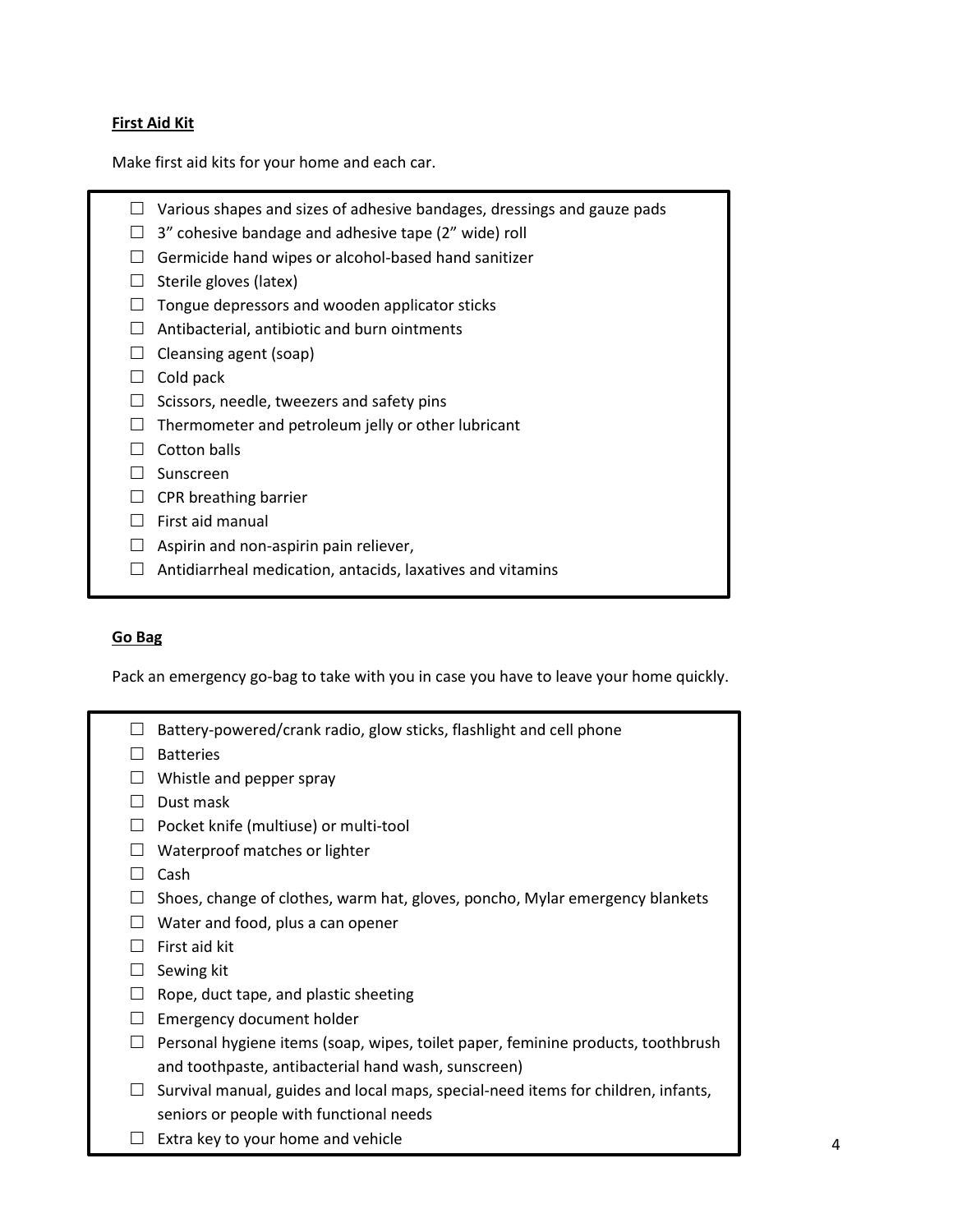#### **Emergency Document Holder**

Keep your emergency documents with your at-home emergency kit and a copy in your go-bag.

- $\Box$  Copy of passport
- $\Box$  Copy of driver's license or other forms of ID
- $\Box$  Medications list and medical records (including immunizations)
- $\Box$  Copies of insurance policies
- $\Box$  Bank account records
- $\Box$  Cash or traveler's checks
- $\Box$  Family emergency plan
- $\Box$  Key contact list
- $\Box$  Copies of credit card
- $\Box$  Wills and marriage certificates
- $\Box$  Copies of social security cards

**Children** 

As a parent, you will need to provide for your child's physical and emotional needs. You will have to cope with the disaster in a way that will prevent them from developing a sense of loss.

When dealing with children before, during and after a disaster, speak their language, let them ask questions and let them know that they are safe.

Children will have different reaction to disasters (often age-related), but the two most common signs of distress are changes in behavior and behavior regression (e.g., preschoolers may resume thumb sucking or become afraid of strangers).

Before disaster strikes, you can help your children better cope by involving them in the planning and practice of your emergency plan. They can also keep your emergency kits up-to-date. After a disaster, children will require reassurance.

#### **Children should know:**

- $\Rightarrow$  How to call 911 and other emergency numbers
- $\Rightarrow$  Whom to contact if they can't contact you
- $\Rightarrow$  Your family's rendezvous points
- $\Rightarrow$  Their first and last names, telephone number and address
- $\Rightarrow$  Their parents' first and last names

QuickNote: Pregnant women should speak to their health care provider prior to an emergency about shelters that can meet their needs. During a disaster, pregnant women should continue prenatal care (even with a different provider if needed), drink plenty of water and avoid infections or toxins.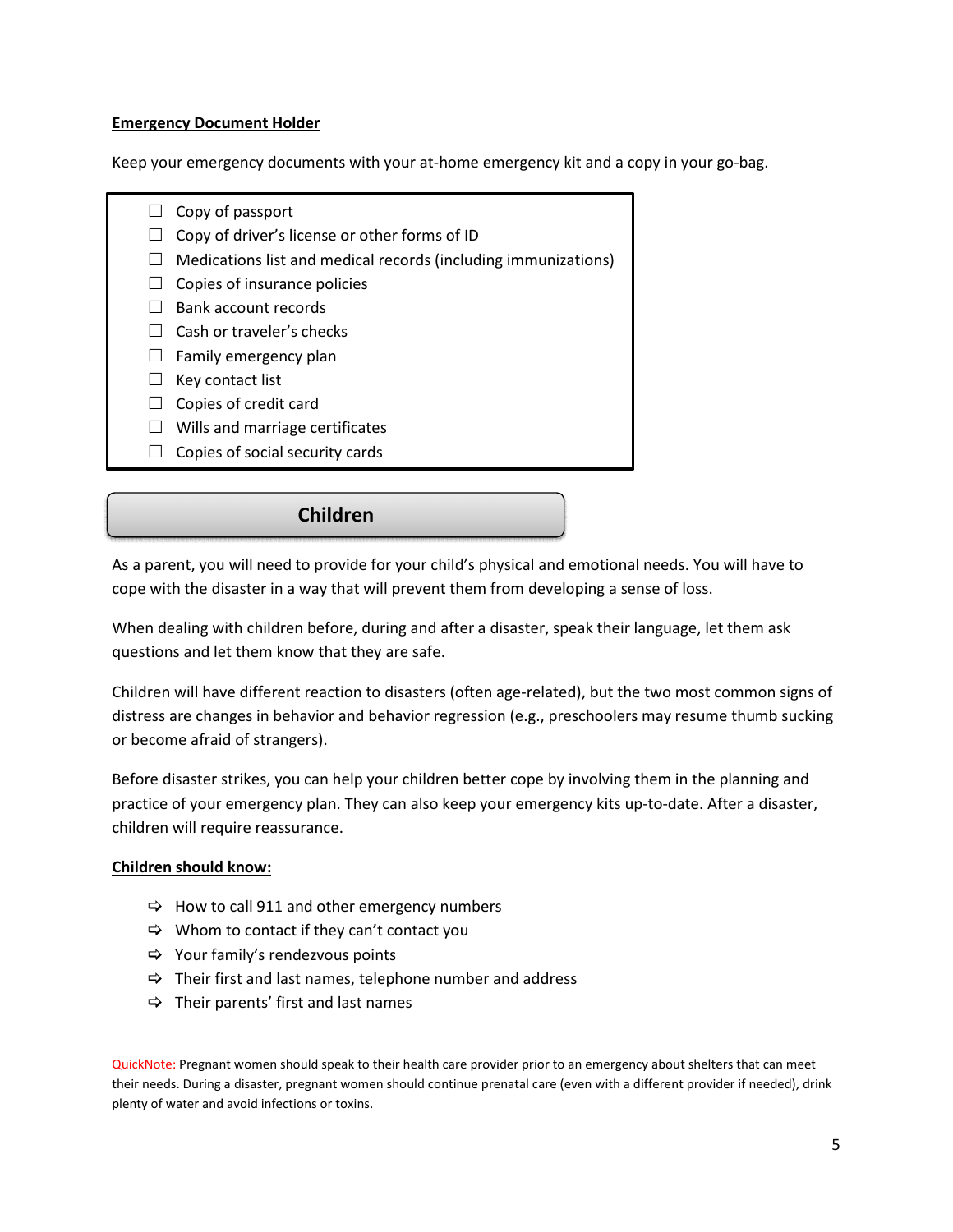#### **Emergency Kit for Children**

There are varying age-specific items to include in emergency kits for children. Some items are to help keep kids entertained and distracted in times of distress, while others are to help parents better take care of younger children.

General Items for All Children

- $\Box$  A few favorite books
- $\Box$  Coloring items (crayons, markers, paper, scissors and glue)
- $\Box$  2 favorite toys
- $\Box$  1-2 board games
- $\Box$  A deck of cards
- $\Box$  A puzzle
- $\Box$  Toy vehicles such as ambulances, fire trucks, etc. to play out the disaster
- $\Box$  Photos of family and pets
- $\Box$  A few treasured items
- $\Box$  MP3 player/portable DVD player
- $\Box$  Extra clothes and shoes, mittens, scarf and jacket
- $\Box$  Comfort food
- $\Box$  Paper with home address, phone numbers, and parents' names
- $\Box$  Toothbrush and toothpaste
- $\Box$  Small first aid kit

#### Items for Infants

- $\Box$  Formula (bottled water to mix), liquid formula, powdered milk, baby food
- $\Box$  Clean bottles and pacifiers
- $\Box$  Diapers, disposable wipes, diaper rash ointment, plastic bags
- $\Box$  Clothing, jackets and shoes
- $\Box$  Bibs, blankets
- $\Box$  Toys
- $\Box$  Medication not requiring refrigeration, such as infant Tylenol, Advil and Benadryl
- $\Box$  Baby lotion, shampoo, soap and sunscreen
- $\Box$  Rectal thermometer and lubricant
- $\Box$  Copies of medical and immunization records
- $\Box$  Contact information for your baby's health care provider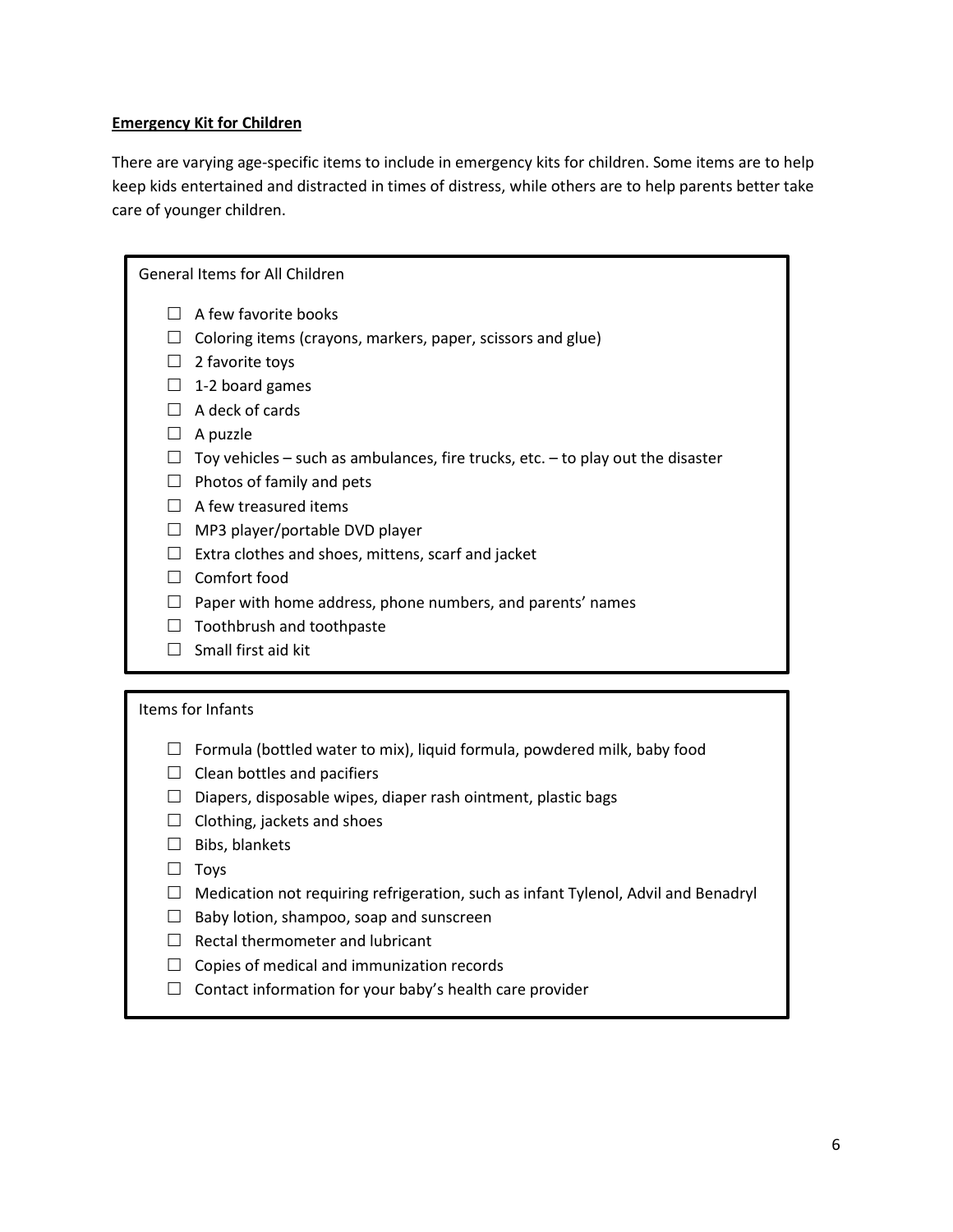#### **Pets**

Several states require disaster assistance to meet the needs of household pets and their owners. In addition, the Federal Emergency Management Agency (FEMA) is required to develop standards for local and state emergency plans that take into account the need of individuals with pets.

Locate a shelter that will accommodate your family and pets. If one can't be found, make arrangements with people outside the disaster area, kennels or veterinary offices. If you evacuate your home, do not leave your pets behind! Pets most likely cannot survive on their own and, if by some chance they do, you may not be able to find them when you return.

QuickNote: A stressed pet may behave differently than normal and his aggression level may increase. Keep dogs and cats separate and use a muzzle. Panicked pets may try to flee.

#### **Emergency Kit for Pets**

Whether you decide to stay put in an emergency or evacuate to a safer location you will need to make plans in advance for your pet. Keep in mind that what's best for you is typically what's best for your pets.

| Items for Pets |                                                                                                                                                                              |  |
|----------------|------------------------------------------------------------------------------------------------------------------------------------------------------------------------------|--|
|                | Food and water for 2 weeks<br>ID tags and medical and vaccination records<br>Medication<br>Litter box, litter, and sanitary items<br><b>First aid items</b><br>Comfort items |  |
|                | Muzzle, collar, leash, and pet carrier                                                                                                                                       |  |

# **People with Access and Functional Needs (PAFN)**

If you or someone in your family has access or functional needs, you may need to take additional steps to protect yourself and your family in an emergency (e.g., special arrangements to receive warnings, transportation to a shelter, etc.). Find out about special assistance that may be available in your community for PAFN. Remember that emergency circumstances can create a need for more support than you require on a daily basis.

- $\Rightarrow$  If there are people that assist you on a daily basis, list how you would contact them
- $\Rightarrow$  Plan alternative types of transportation
- $\Rightarrow$  If you use devices specific to your disability plan how you will cope without them
- $\Rightarrow$  If you depend on life-sustaining equipment, talk to your health care provider for plans
- $\Rightarrow$  Make sure that you have enough medication to last 1-2 weeks
- $\Rightarrow$  In your emergency kit, include all health information that rescuers should know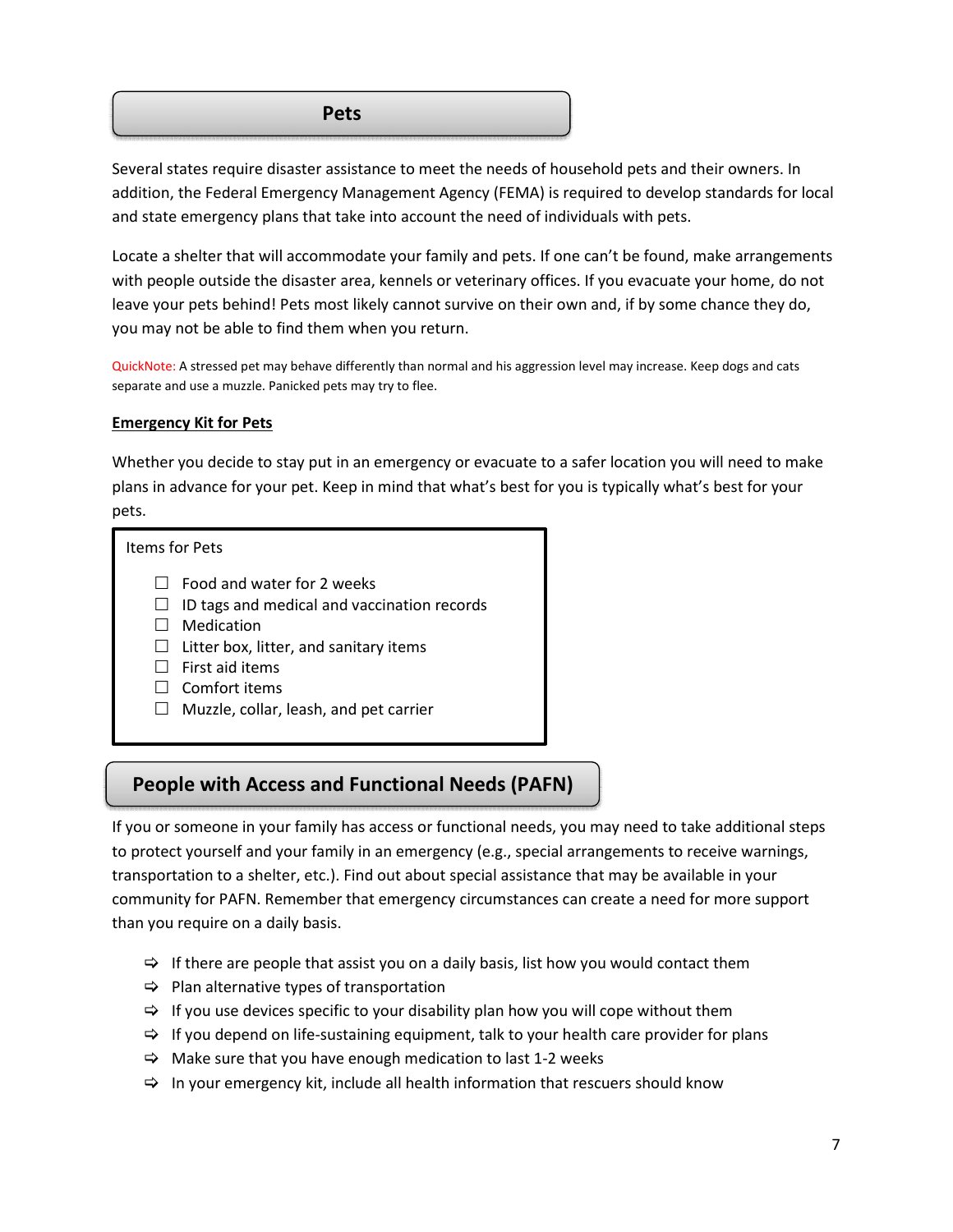#### **Service Animals**

Public shelters are obligated by law to permit service animals – take them with you.

#### **Create a Support Network**

Families might not be together when a disaster strikes, which is why you must have an extended support network. Include three people in places you spend a lot of time and someone out of town.

- $\Rightarrow$  Share copies of your emergency plan
- $\Rightarrow$  Have them check on you immediately after the disaster occurs
- $\Rightarrow$  Exchange important keys
- $\Rightarrow$  Show them where you keep emergency supplies
- $\Rightarrow$  Teach them how to use your equipment and how to administer medication

### **Family Communication Plan**

Communication is vital to your family's safety when disaster strikes. Make sure that your family's emergency plan includes a communication plan, a plan for reuniting and a plan for what to do in different emergency situations.

#### **Detailed Contacts List**

Keep a copy in your at-home emergency kit and post a copy in an accessible location. The list should contain the following information:

- $\Rightarrow$  The addresses, phone numbers and evacuation locations of home, work and schools
- $\Rightarrow$  The name, birth date and important medical information of each family member
- $\Rightarrow$  The name, phone number and email address of an out of town contact
- $\Rightarrow$  The neighborhood meeting place and its phone number
- $\Rightarrow$  The names, phone numbers and policy numbers of your doctors, pharmacists, medical insurance, homeowner/rental insurance and veterinarian/kennel

# **Sheltering in Place**

Sheltering in place requires advanced planning and may require you to "seal the room."

- $\Rightarrow$  Lock the doors and close windows, air vents and fireplace dampers
- $\Rightarrow$  Turn off fans, air conditioning and/or furnaces
- $\Rightarrow$  Bring your emergency kit
- $\Rightarrow$  Centralize your family in a predetermined location (with as few windows and doors as possible)
- $\Rightarrow$  Seal the windows, doors and vent with plastic sheeting and duct tape
- $\Rightarrow$  Monitor local media for instruction as they become available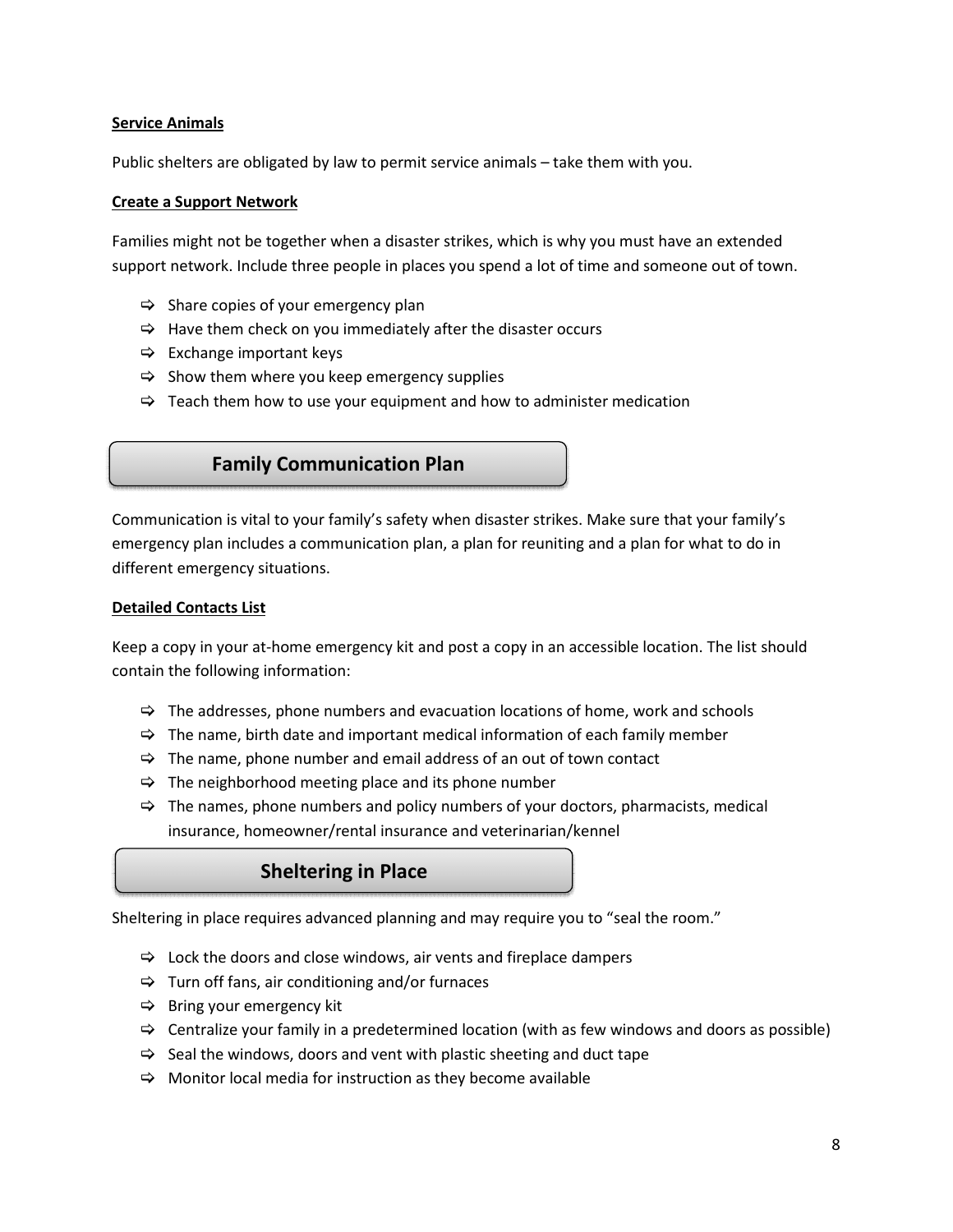### **Evacuating Your Home**

Some evacuation situations leave you little time to prepare, which is why you need an emergency kit and evacuation plans.

- $\Rightarrow$  Keep your vehicle at least half fueled
- $\Rightarrow$  Know what to do if you don't have a car
- $\Rightarrow$  Make sure that you know the officially designated routes
- $\Rightarrow$  Bring your emergency kit
- $\Rightarrow$  Lock your home's doors
- $\Rightarrow$  Bring your pets and the supplies needed for their care

In you evacuate:

- $\Rightarrow$  Plan where to go and how to reunite your family, preselect several destinations in different directions to provide options
- $\Rightarrow$  Set-up several meeting locations for different emergencies, for example:
	- $\circ$  If your home catches fire, plan to meet at a neighbor's or by a light post down the street
	- $\circ$  If the emergency affects the neighborhood, plan to meet at a specific removed location
- $\Rightarrow$  Practice your plan with your family and explain to children which plan to use in which situation

If you have time:

- $\Rightarrow$  Inform your out-of-town contact where you're going
- $\Rightarrow$  Shut off your home's utilities
- $\Rightarrow$  Leave a note to inform others where you've gone
- $\Rightarrow$  See if neighbors need a ride

# **Food & Water Safety**

#### **Food Safety**

Cleanliness and sanitation are important when preparing food. Avoid leftovers or use them within four days if they've been stored below 40°F.

#### **Preparing Food**

Candle warmers, chafing dishes, fondue pots, or fireplaces can be used for cooking. In addition:

- $\Rightarrow$  Prepare only enough food for immediate use
- $\Rightarrow$  Keep hand contact to a minimum when preparing food
- $\Rightarrow$  Keep food preparation surfaces clean and avoid contact between raw and other foods
- $\Rightarrow$  Use only prepared canned baby formula, do not use powdered formula with treated water
- $\Rightarrow$  Commercially canned food can be eaten without warming, if you do heat it in the can, remove label, wash and disinfect the can, and open the can before heating
- $\Rightarrow$  Keep hot foods at or above 140°F and cold foods at or below 40°F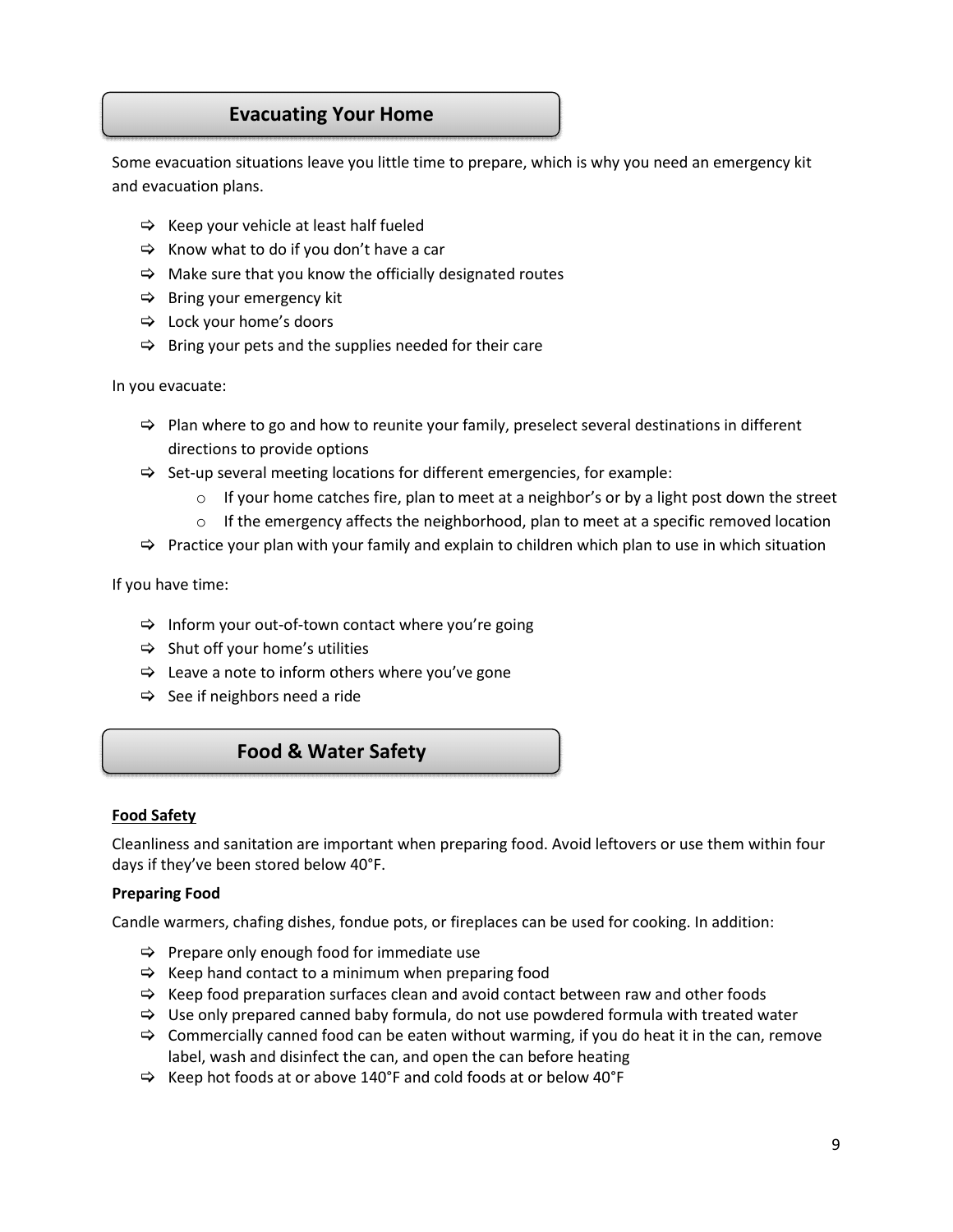#### **Storing Food**

Store food at least four inches off the floor in a dark, dry, cool site that is well sealed to prevent pest and vermin attraction.

- $\Rightarrow$  When refrigeration is not available, use perishable food as soon as possible
- $\Rightarrow$  Discard food in contact with contaminated floodwater
- $\Rightarrow$  In a power outage, look for alternative storage space for your perishables

#### **Drinking Water Safety**

After an emergency, especially after flooding, drinking water may not be available or safe to drink. Do not use water that may be contaminated to wash dishes, brush your teeth, wash and prepare food, make ice or make bay formula.

#### **Safe Sources of Water**

- $\Rightarrow$  Melted ice cubes
- $\Rightarrow$  Water drained from the water heater
- $\Rightarrow$  Water drained from the pipes
- $\Rightarrow$  Liquids from canned goods

#### **Unsafe Sources (some can be used for flushing toilets)**

- $\Rightarrow$  Radiators
- $\Rightarrow$  Hot water boilers (home heating system)
- $\Rightarrow$  Swimming pools and spas (can be used for personal hygiene, cleaning and related uses)
- $\Rightarrow$  Local reservoirs, lakes and rivers (if not treated)
- $\Rightarrow$  Water from the toilet bowl or flush tank
- $\Rightarrow$  Water beds

#### **Guidelines for Managing Water Supply**

- $\Rightarrow$  Never ration water unless ordered to do so by authorities. Allow people to drink according to their needs – generally at least four cups a day
- $\Rightarrow$  Do not drink carbonated beverages instead of water
- $\Rightarrow$  Turn off the main water valves
- $\Rightarrow$  Water sources already in the home/shelter must be protected from contamination if there are reports of broken water or sewage lines or if local officials advise of a problem

#### **To use water in the pipes:**

Open the faucet located at the highest point of the house/building to let air into the plumbing, then obtain water from the lowest faucet in the building.

#### **To use water in the hot-water tank:**

Be sure the electricity or gas is off, then open the drain at the bottom of the tank. Turn off the water intake valve at the tank and turn on the hot water faucet to start the water flow. Refill the tank before turning on the gas or electricity. If the gas is turned off, a professional or utility worker will be needed to turn it back on.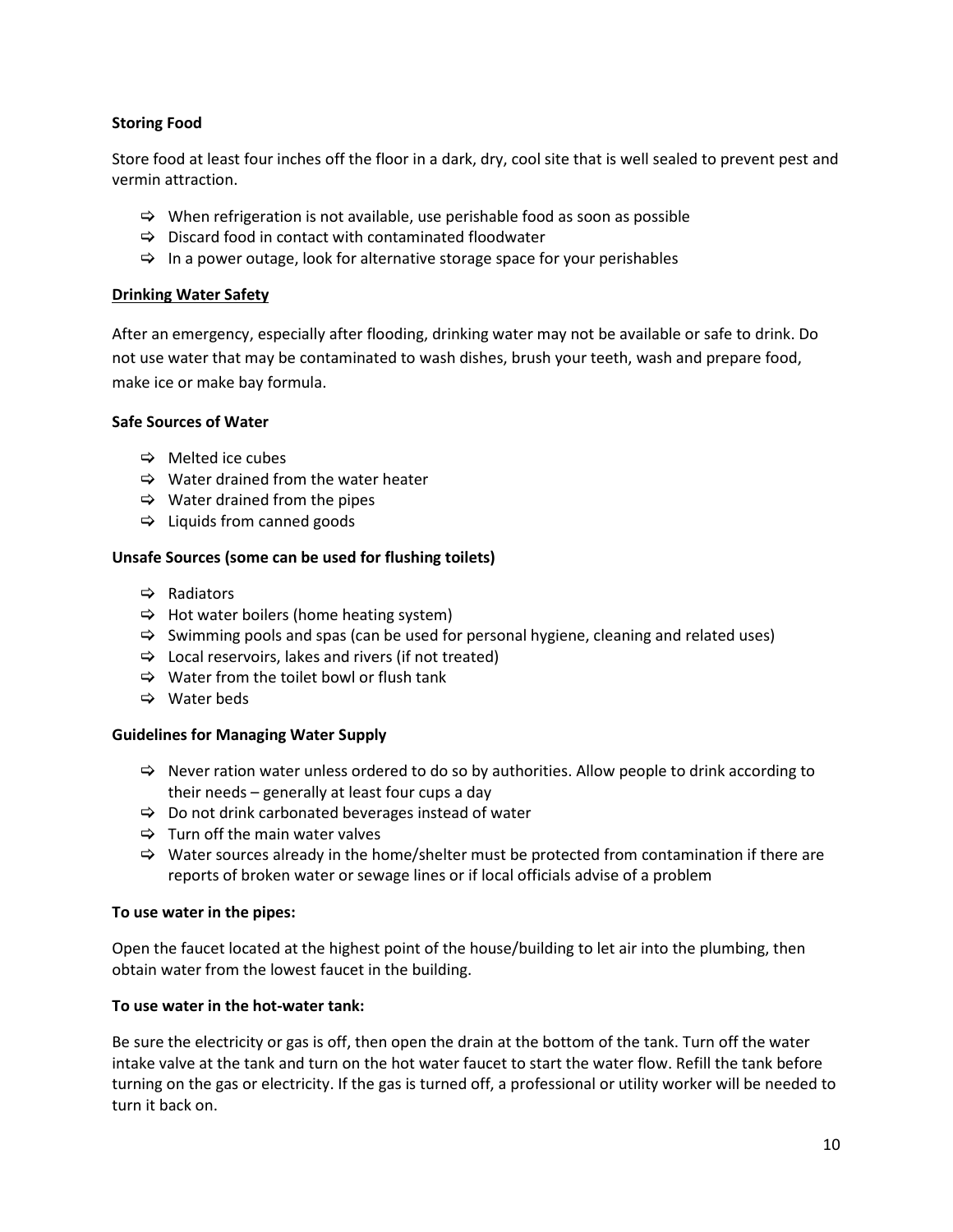#### **Making Water Safe to Use**

Treat all water of uncertain quality before using it. There are many ways to treat water; using a combination of methods is often best. Before treating, let any suspended particles settle to the bottom or strain them through coffee filters or layers of clean cloth. Here are three water treatment methods:

| <b>Methods</b> | <b>Kills Microbes</b> | <b>Removes Other Contaminants</b> |
|----------------|-----------------------|-----------------------------------|
| <b>Boiling</b> | YFS                   | NΟ                                |
| Chlorination   | YFS                   | NΟ                                |
| Distillation   | YFS                   | YFS                               |

#### **Storing Water**

When storing water in a used container, the following recommendations should be followed:

- $\Rightarrow$  Clean the surface of the container with soap and water, and then rinse before use
- $\Rightarrow$  Clean the inside of the container with a bleach solution (1 teaspoon of bleach /1 cup water)
- $\Rightarrow$  Cover the container and agitate, allowing the solution to contact all inside surfaces
- $\Rightarrow$  Cover and let sit for 30 minutes. Rinse with potable water
- $\Rightarrow$  Label container as "Drinking Water" and mark the date
- $\Rightarrow$  Store at room temperature, away from heat, direct sunlight and away from toxic substances
- $\Rightarrow$  Change container every 6 months, if necessary

#### **Resources**

**Ready.gov** is the U.S. Department of Homeland Security's campaign designed to educate and empower Americans to prepare for and respond to emergencies. [\(www.ready.gov\)](http://www.ready.gov/)

**The Federal Emergency Management Agency (FEMA)** provides information on different types of disasters, hazards and assistance. [\(www.fema.gov\)](http://www.fema.gov/)

**The American Red Cross** provides shelter, food, health, and mental health services to help families and entire communities get back on their feet after a disaster. [\(www.redcross.org\)](http://www.redcross.org/)

**Center for Disease Control and Prevention (CDC) Emergency Preparedness & Response** is intended to increase the nation's ability to prepare for and respond to public health emergencies. [\(www.emergency.cdc.gov/\)](https://emergency.cdc.gov/)

**DisasterAssistance.gov** provides information on how you might be able to get help from the U.S. government before, during, and after a disaster. [\(www.disasterassistance.gov\)](http://www.disasterassistance.gov/)

**The American Society for the Prevention of Cruelty to Animals (ASPCA)** provides tips on emergency preparedness for your service animal or pet. [\(www.aspca.org/home/pet-care/disaster-preparedness\)](http://www.aspca.org/home/pet-care/disaster-preparedness)

**The Substance Abuse and Mental Health Services Administration (SAMSHSA)** operates the Disaster Distress Helpline. [\(www.disasterdistress.samhsa.gov](http://www.disasterdistress.samhsa.gov/) Call: 1-800-985-5990)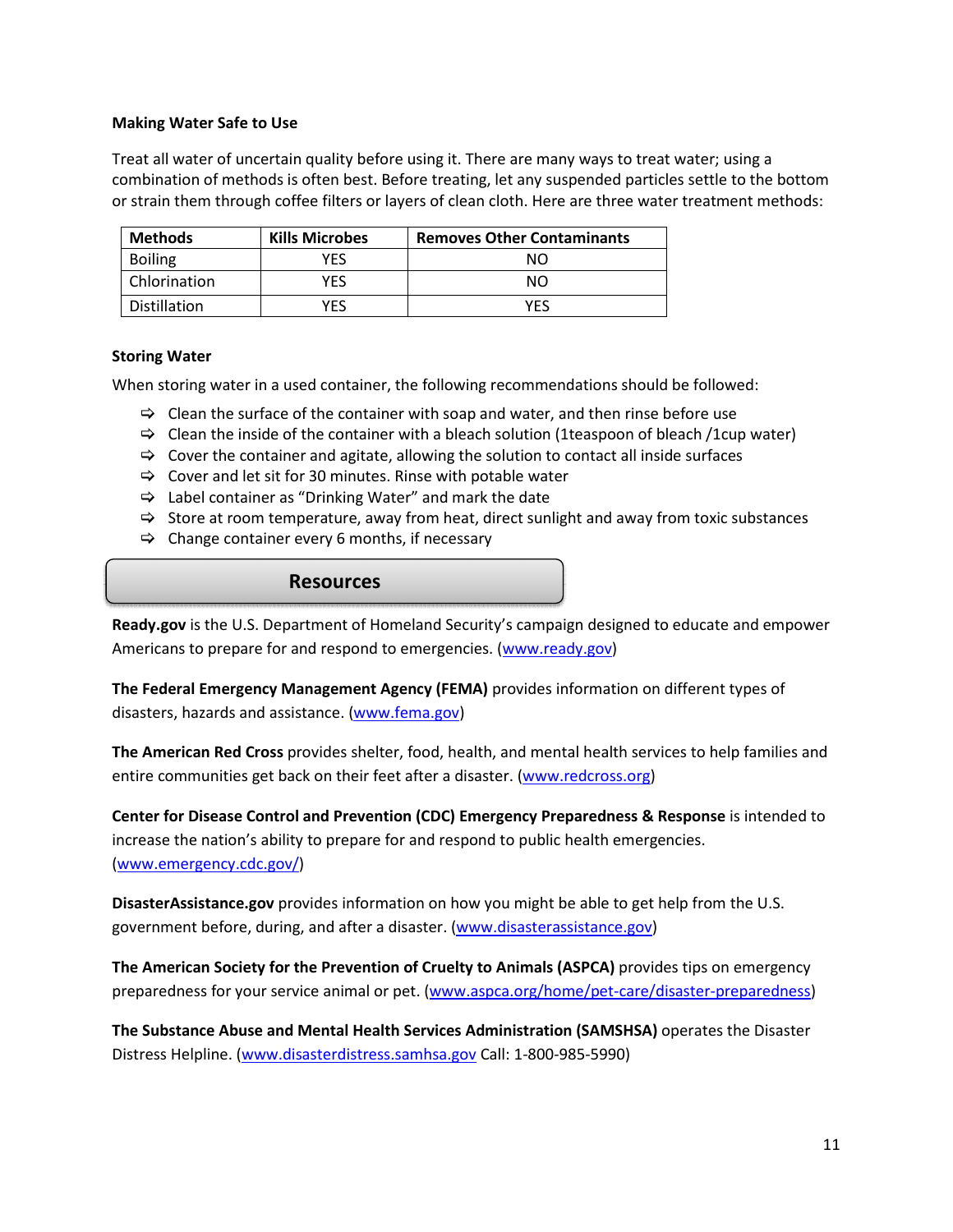# **Local Pharmacies**

| Walgreens               | 3-day emergency supply, if they are a patient there,          |
|-------------------------|---------------------------------------------------------------|
| 317 S State St          | depending on the medication                                   |
| (734) 352-3623          |                                                               |
| Open until 12:00 AM     |                                                               |
| Walgreens               | 3-day emergency supply, if they are a patient there,          |
| 419 E Michigan Ave      | depending on the medication                                   |
| (734) 485-4621          |                                                               |
| Open until 10:00 PM     |                                                               |
| <b>CVS Pharmacy</b>     | Up to the discretion of the pharmacist on duty, can for a 2-3 |
| Pharmacy                | days. Maintenance Medications                                 |
| 209 S State St          |                                                               |
| (734) 769-1804          |                                                               |
| Open until 12:00 AM     |                                                               |
| <b>CVS Pharmacy</b>     | Up to the discretion of the pharmacist on duty, can for a 2-3 |
| Pharmacy                | days. Maintenance Medications                                 |
| 1700 S Industrial Hwy   |                                                               |
| (734) 827-7980          |                                                               |
| Open 24 hours           |                                                               |
| Rite Aid Pharmacy       | Up to discretion of insurance override. If insurance cannot   |
| Pharmacy                | over ride. Out of pocket costs for medications. Maintenance   |
| 2980 Packard Rd         | Medications.                                                  |
| (734) 971-1013          |                                                               |
| Open until 10:00 PM     |                                                               |
| <b>Kroger Pharmacy</b>  | 72 hours - 3 day supply, up too discretion of the pharmacist  |
| Pharmacy                | on duty. Maintenance Medications                              |
| 400 S Maple Rd          |                                                               |
| (734) 213-5343          |                                                               |
| Open until 9:00 PM      |                                                               |
| <b>Kroger Pharmacy</b>  | 72 hours- 3 day supply, up too discretion of the pharmacist   |
| Pharmacy                | on duty. Maintenance Medications.                             |
| 3200 Carpenter Rd       |                                                               |
| (734) 971-7283          |                                                               |
| Open until 9:00 PM      |                                                               |
| Meijer Pharmacy         | 2-3 days, has to be a patient of the pharmacy. Under          |
| Pharmacy                | discretion of pharmacist. Maintenance Medications.            |
| 3825 Carpenter Rd       |                                                               |
| (734) 677-7110          |                                                               |
| Open until 9:00 PM      |                                                               |
| <b>Walmart Pharmacy</b> | Will provide maintenance medications from emergency           |
| Pharmacy                | supply until they get a new refill signature from doctor.     |
| 2515 Ellsworth Rd       |                                                               |
| (734) 434-7950          |                                                               |
| Open until 9:00 PM      |                                                               |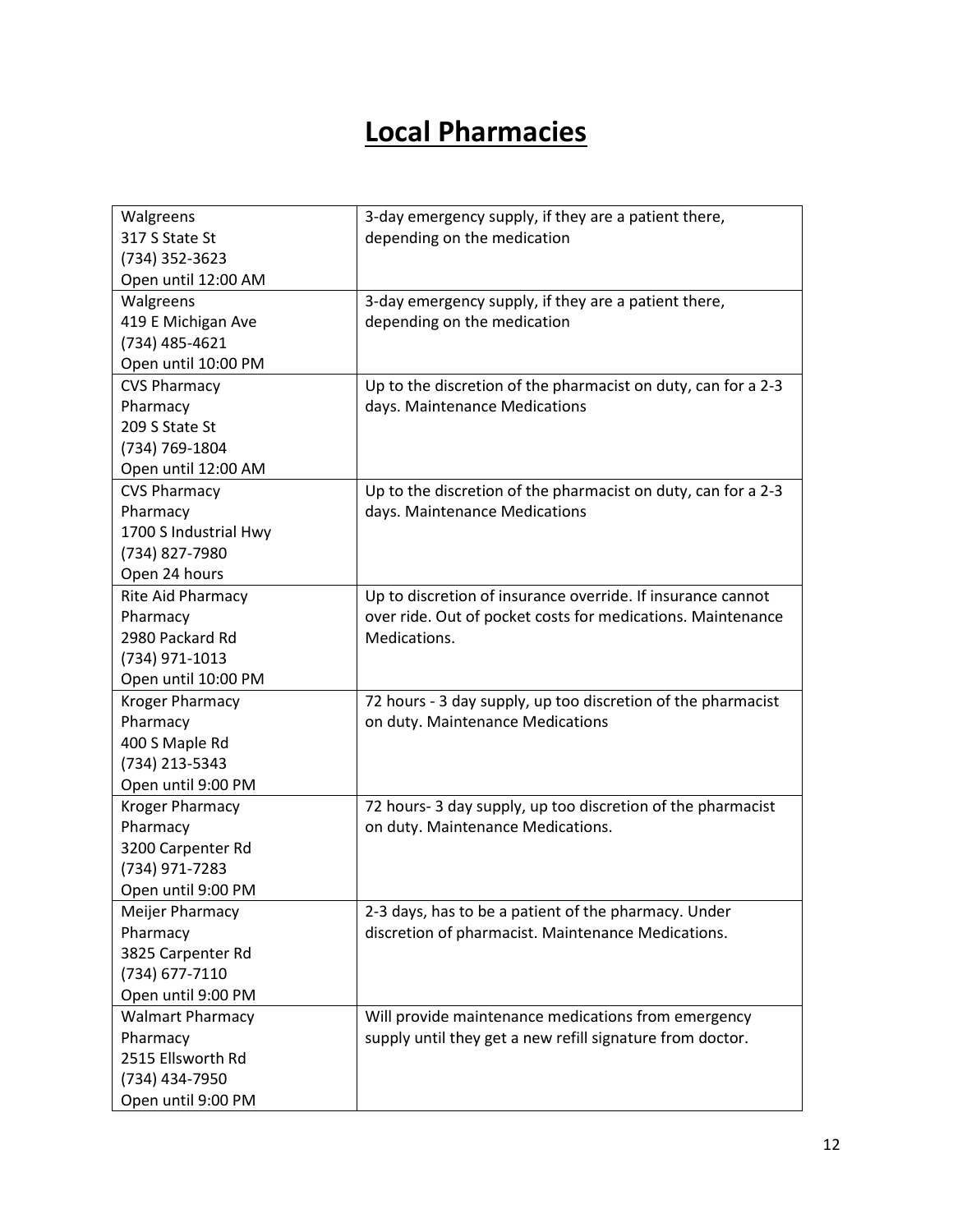# **Local Animal Shelters**

- 1. **Huron Valley** #734-662-5585, cost depends on nature of emergency disaster, and how long will pet(s) be there. Pets have to vaccinated; nurtured, or spaded.
- 2. **Snuggle Foot** #734-730-7297, no boarding/ employees go to clients home to pet sit.
- 3. **Brookside** #734-751-7523, \$10.00 daily for dogs, and \$5.00 for cats. Additional cost for any x-rays, medication, or treatments. Pet must be up to date on vaccines.
- 4. **AA Animal Hospital** #734-662-4474, cost depends on nature of emergency disaster, and how long will pet(s) be there. Pets have to vaccinated; nurtured, or spaded.
- 5. **Arbor Hills** #734-883-0923, cost depends on nature of emergency disaster, and how long will pet(s) be there. Pets have to vaccinated; nurtured, or spaded.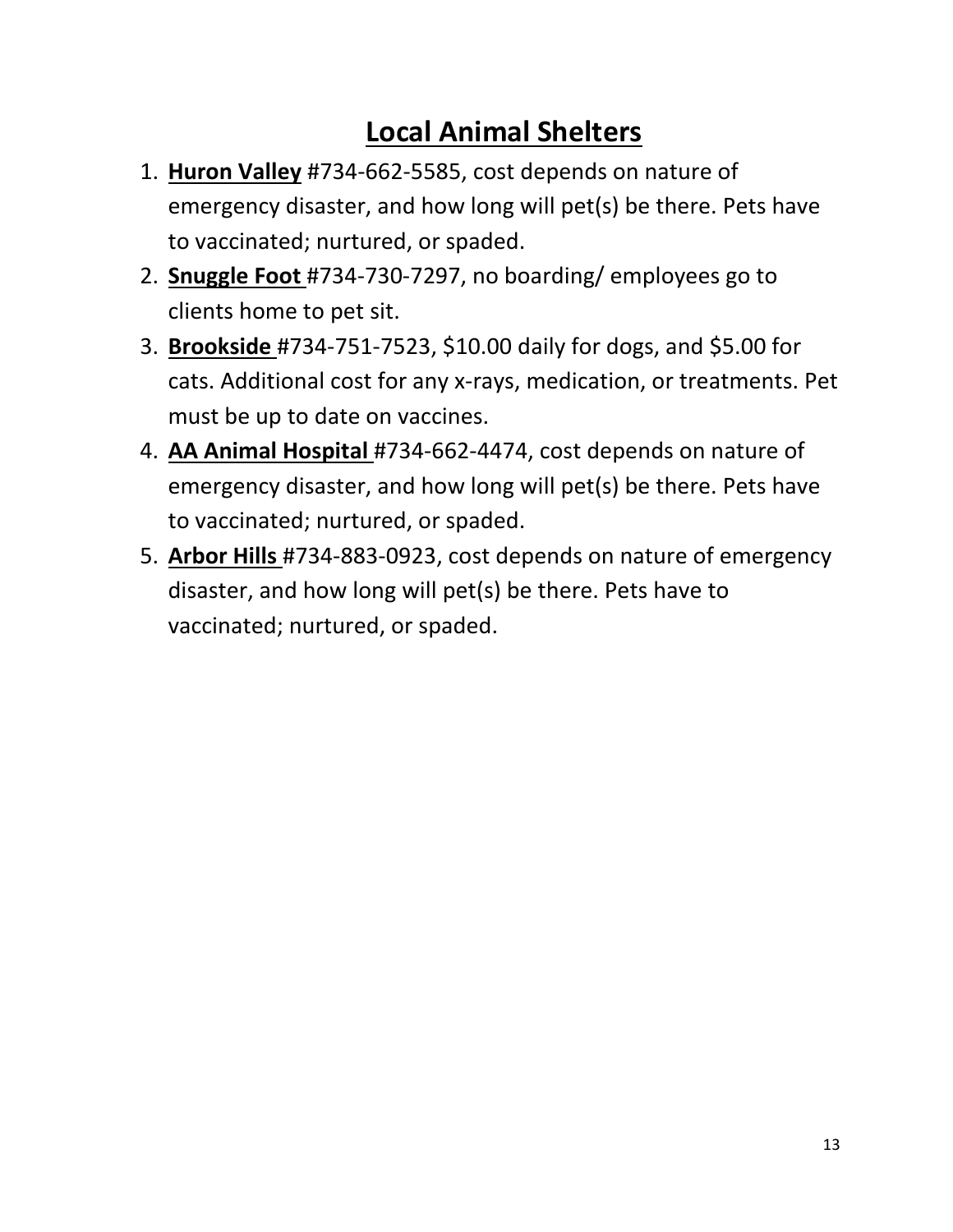# **Local Hotels**

# **Ann Arbor**

# **Hotel/motel name: Residence Inn Ann Arbor**

Address: 800 Victors Way Ann Arbor, MI 48108

Phone number: (734) 996-5666

Types of animal allowed: Pets allowed, \$75 non-refundable sanitation fee.

# **Hotel/motel name: Fairfield Inn Ann Arbor**

Address: 3285 Boardwalk Ann Arbor, MI 48108

Phone number: (734) 995-5200

Types of animal allowed: Pets allowed, \$75 non-refundable sanitation fee.

# **Hotel/motel name: Comfort Inn & Business Center**

Address: 2455 Carpenter Rd. Ann Arbor, MI 48108

Phone number: (8770 424- 6423

Types of animal allowed: Pets allowed, \$10 per day per pet up to 50 lbs. Pet limit two per room.

# **Hotel/motel name: Candlewood Suites Detroit-Ann Arbor**

Address: 701 Waymarket Way Ann Arbor, MI 48103

Phone number: (734) 6632818

Types of animal allowed: Pets allowed with a non-refundable fee based on length of stay. Up to \$75 for 1-6 nights and up to \$150 for 7+ nights. Pet must weigh less than 80 lbs. Pet agreement must be signed at check- in.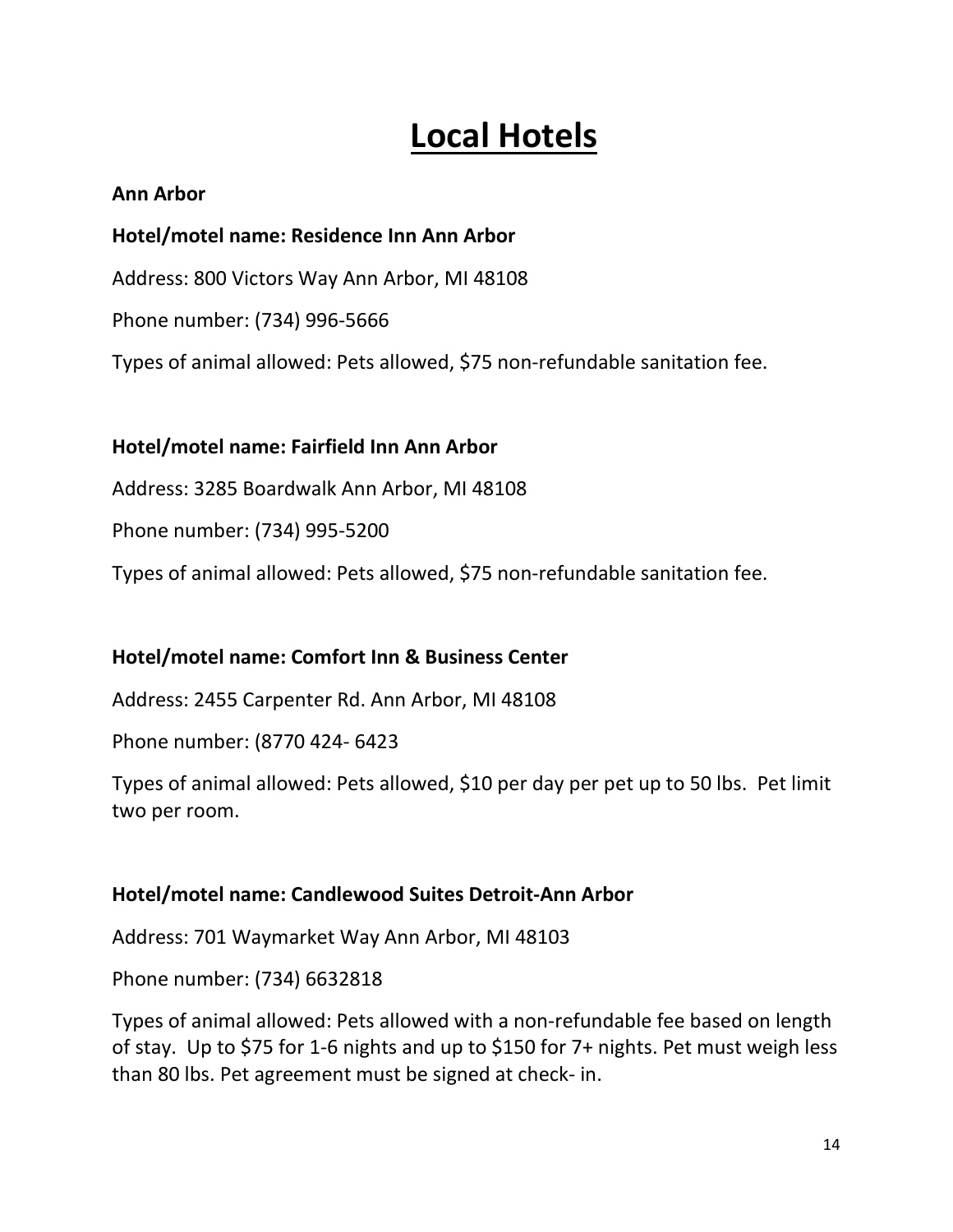# **Hotel/motel name: Extended Stay America Detroit - Ann Arbor**

Address: 1501 Briarwood Circle Dr. Ann Arbor, MI 48108

Phone number: 332-1980

Types of animal allowed: One pet is allowed in each guest room and when you bring a pet, there will be a non-refundable cleaning fee charged upon check-in on the first night. This charge will be \$25 dollars for each night of your stay but will not exceed \$75.

# **Hotel/motel name: Extended Stay Deluxe Detroit - Ann Arbor**

Address: 3265 Boardwalk Dr. Ann Arbor, MI 48108

Phone number: (734) 997-7623

Types of animal allowed: One pet is allowed in each guest room and when you bring a pet, there will be a non-refundable cleaning fee charged upon check-in on the first night. This charge will be \$25 dollars for each night of your stay but will not exceed \$75

# **Hotel/motel name: Red Roof Inn - Ann Arbor - University North**

Address: 3621 Plymouth Rd. Ann Arbor, MI 48105

Phone number: (734) 996-5800

Types of animal allowed: One well-behaved family pet per room is welcome.

# **Hotel/motel name: Red Roof Inn - Ann Arbor (University South)**

Address: 3505 South State St. Ann Arbor, MI 48108

Phone number: (734) 665-3500

Types of animal allowed: One well-behaved family pet per room is welcome.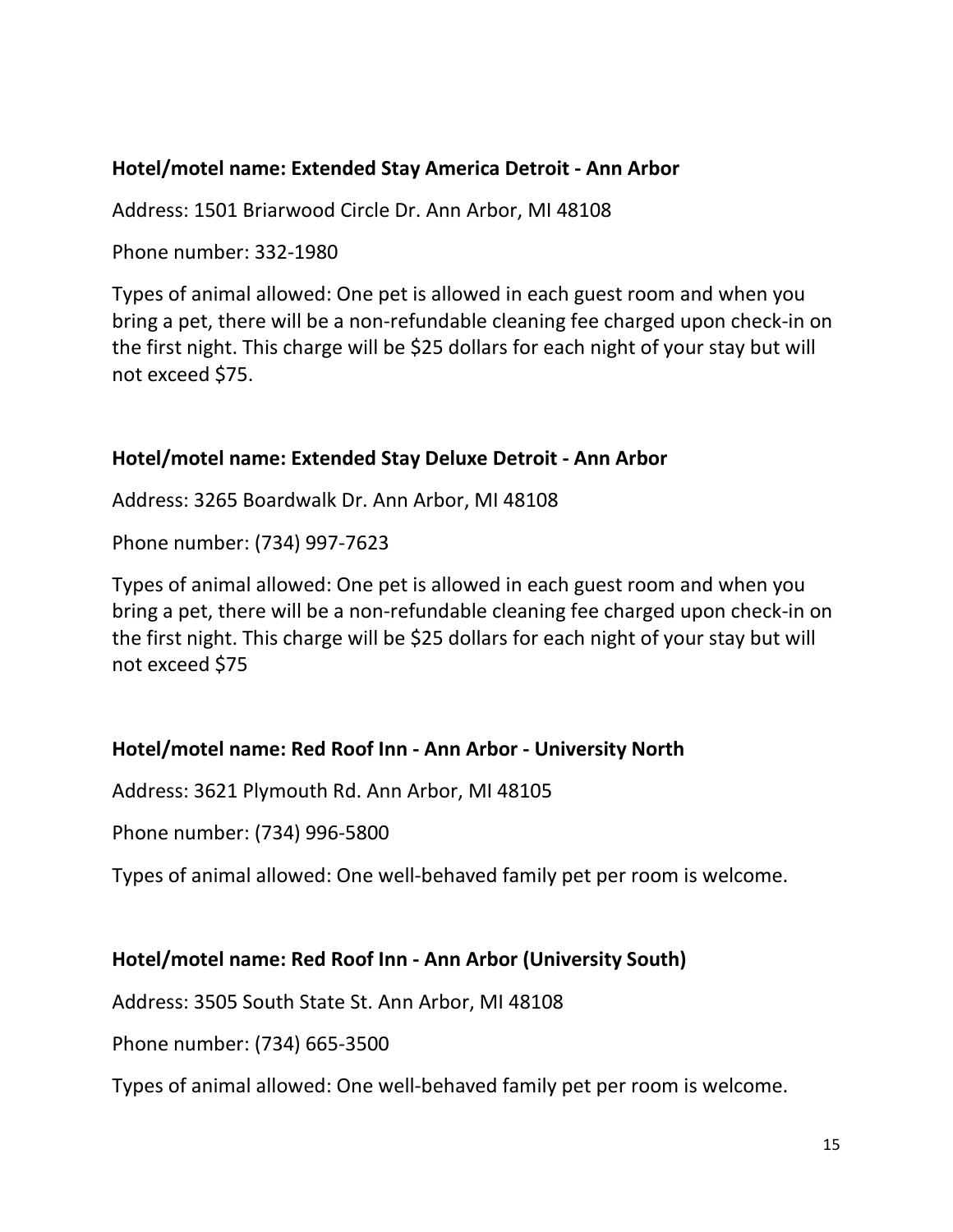# **Hotel/motel name: Motel 6 - Ann Arbor**

Address: 3764 S. State St. Ann Arbor, MI 48108

Phone number: (734) 665-9900

Types of animal allowed: All pets allowed. One pet per room.

# **Chelsea**

# **Hotel/motel name: Comfort Inn**

Address: 1645 Commerce Park Dr. Chelsea, MI, 48118

Phone number: (877) 424-6423

Types of animal allowed: Pet Charge: 15.00/night. Pet Limit: Two pets per room. Additional pets must be approved by management by calling 734-433-8800.